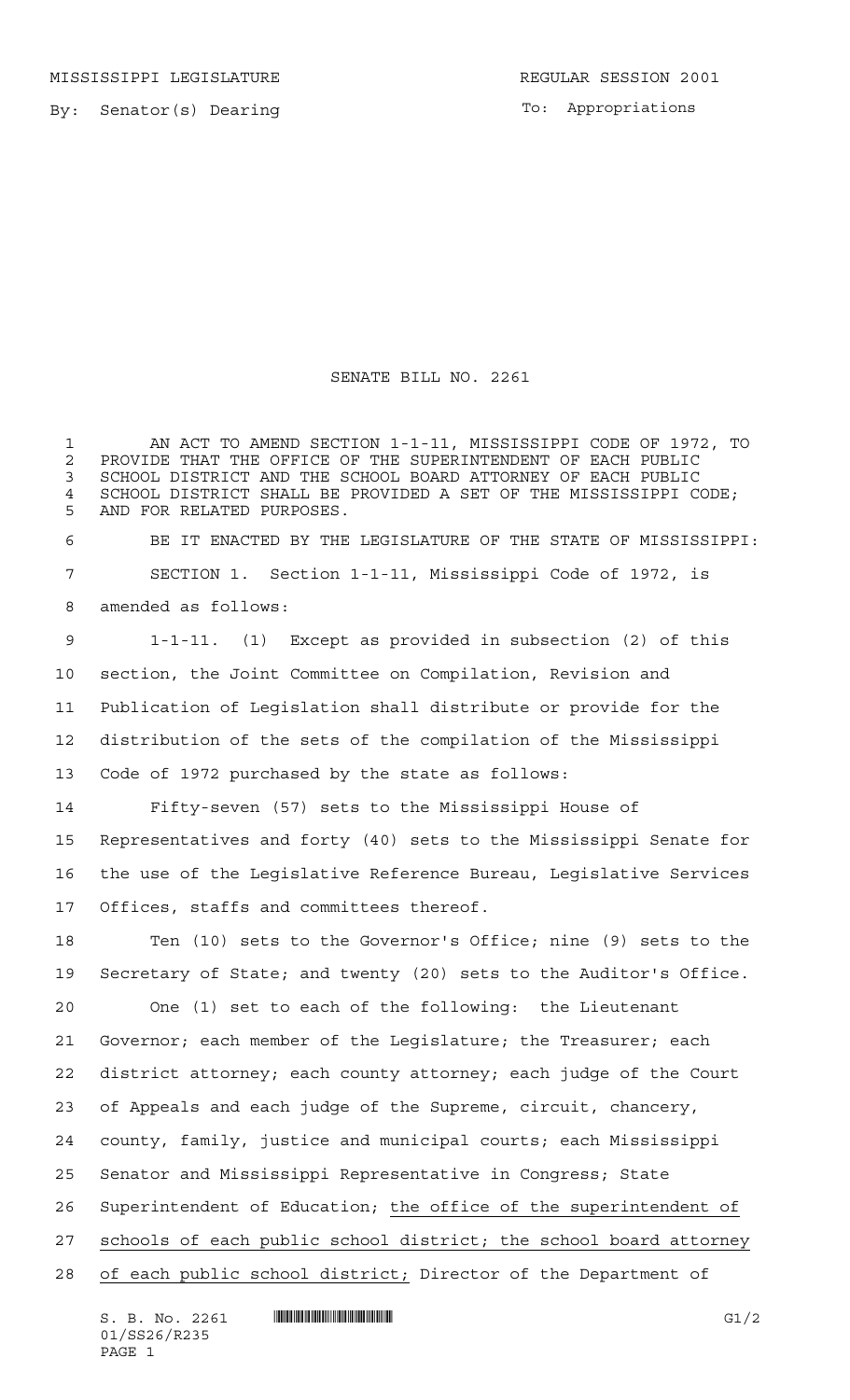Finance and Administration; six (6) sets to the Performance Evaluation and Expenditure Review (PEER) Committee, two (2) sets to the Director of the Legislative Budget Office; the Commissioner of Agriculture and Commerce; each Mississippi Transportation Commissioner; six (6) sets to the Department of Corrections; the Insurance Commissioner; the Clerk of the Supreme Court; the State Board of Health; each circuit clerk; each chancery clerk in the state for the use of the chancery clerk and the board of supervisors; each sheriff in the state for the use of his office and the county officers; and each county for the county library (and an additional set shall be given to each circuit clerk, chancery clerk, sheriff and county library in counties having two (2) judicial districts).

 Two (2) sets to the Department of Archives and History; two (2) sets to the State Soil and Water Conservation Commission; sixty-eight (68) sets to the Attorney General's Office; six (6) sets to the Public Service Commission; four (4) sets to the Public Utilities Staff; thirty-six (36) sets to the State Tax Commission; two (2) sets to the State Personnel Board; six (6) sets to the State Law Library; one (1) set to the Library of Congress; ten (10) sets to the University of Mississippi Law School; one (1) set each to the Mississippi School for the Deaf and the Mississippi School for the Blind; one (1) set each to the University of Mississippi, Mississippi State University, Mississippi University for Women, University of Southern Mississippi, Delta State University, Alcorn State University, Jackson State University, Mississippi Valley State University, and the Board of Trustees of State Institutions of Higher Learning; and one (1) set to the Supreme Court judges' conference room. In furtherance of the State Library's reciprocal program of code exchange with libraries of the several states, the joint committee shall, at the direction and only upon the written request of the State Librarian,

 $S. B. No. 2261$  . Suppose the set of  $S. B. N_O. 2261$ 01/SS26/R235 PAGE 2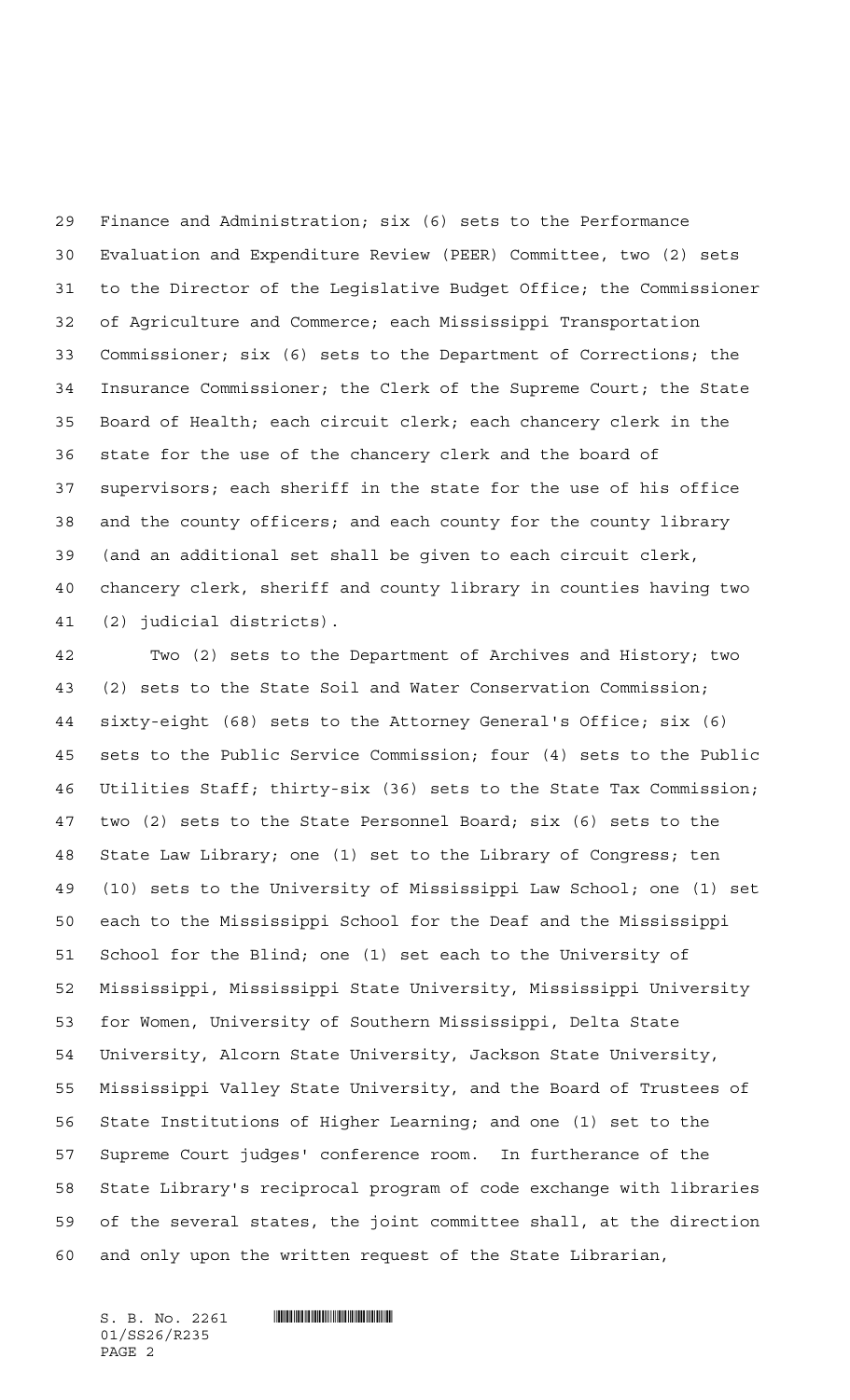distribute or provide for the distribution of sets of the code to such libraries.

 One (1) set to each state junior or community college; three (3) sets to the Department of Wildlife, Fisheries and Parks; two (2) sets to the Department of Environmental Quality; two (2) sets to the Department of Marine Resources; two (2) sets to the Mississippi Ethics Commission; six (6) sets to the Mississippi Workers' Compensation Commission; four (4) sets to the State Department of Rehabilitation Services; and seven (7) sets to the Department of Human Services. One (1) set to each of the following: State Textbook Procurement Commission; University Medical Center; State Library Commission; Department of Agriculture and Commerce; Forestry Commission; and seventeen (17) sets to the Department of Public Safety. Also, one (1) set to each of the following: Adjutant General, Department of Economic and Community Development, Department of Banking and Consumer Finance, Bureau of Building, Grounds and Real Property Management, the State Educational Finance Commission, the Mississippi Board of Vocational and Technical Education, Division of Medicaid, State Board of Mental Health, and Department of Youth Services.

 The joint committee is authorized to distribute or provide for the distribution of additional sets of the Mississippi Code, not to exceed three (3) sets, to the office of each district attorney for the use of his assistants.

 The joint committee shall provide to the Mississippi House of Representatives and the Mississippi Senate the annual supplements to the Mississippi Code of 1972 for each set of the code maintained by the House and Senate.

 The set of the Mississippi Code of 1972 to be provided to each member of the Legislature shall be provided unless specifically waived by such legislator in writing.

 An elected or appointed officeholder in the State of Mississippi, except for a member of the Legislature, shall deliver

 $S. B. No. 2261$  . Suppose the set of  $R$ 01/SS26/R235 PAGE 3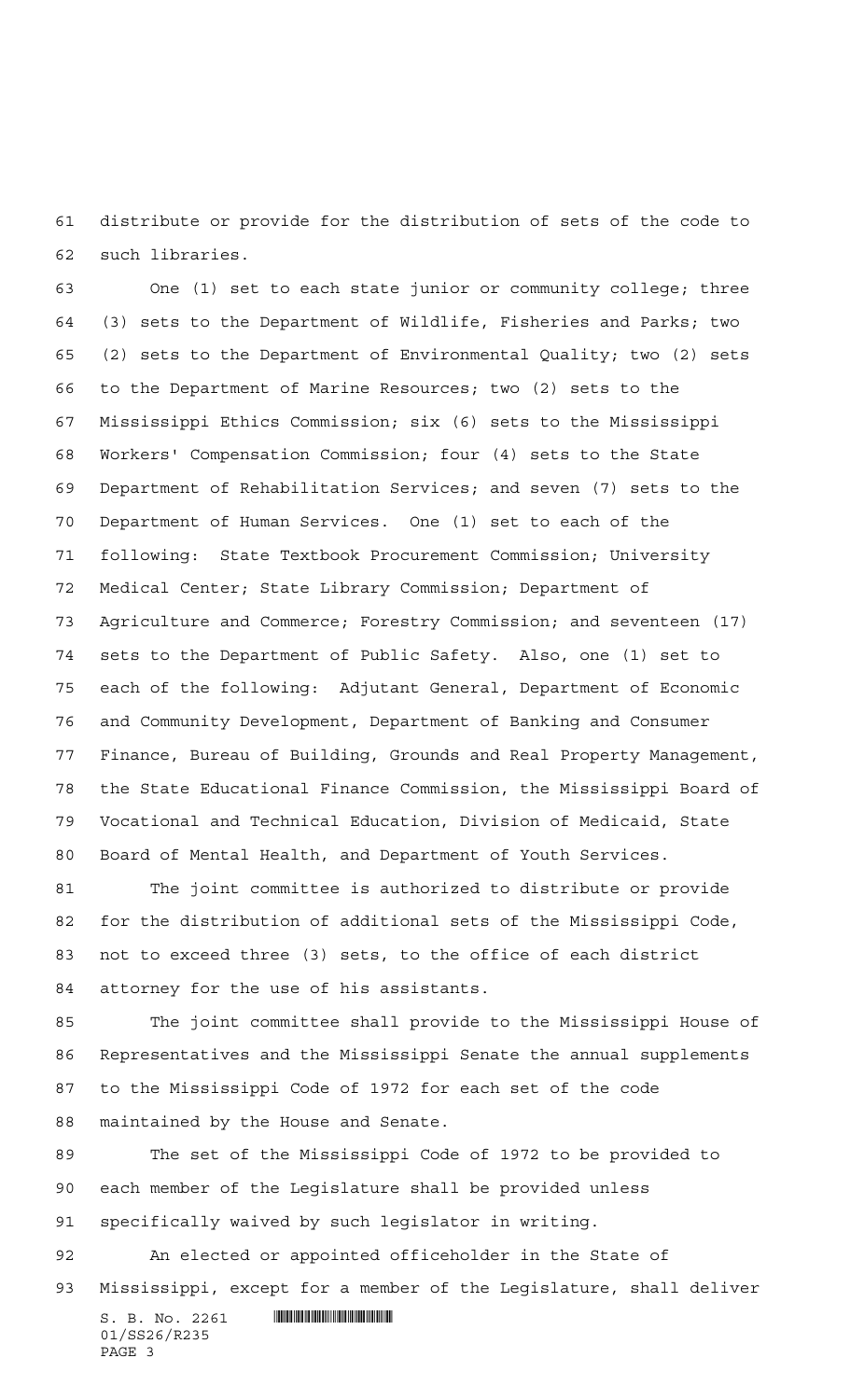to his successor in office, or to the joint committee if there is no successor, the set of the Mississippi Code of 1972 provided the officeholder under this section.

 Before the joint committee delivers or provides for delivery of a copy of the Mississippi Code of 1972 to an individual officeholder, the joint committee shall prepare and submit a written agreement to the officeholder. The agreement shall, among other provisions, state that the code is the property of the State of Mississippi, that it shall be transferred to the officeholder's successor in office, that the officeholder has an obligation to make such transfer and that the officeholder shall be responsible for the failure to deliver the code and for any damage or destruction to the code, normal wear and tear excepted. The joint committee shall execute the agreement and forward it to the officeholder for execution. The joint committee shall not deliver or provide for delivery of the code to the officeholder until the executed agreement is received by the committee. The joint committee may include in the agreement such other provisions as it may deem reasonable and necessary. In addition to damages or any other remedy for not transferring a set of the code to his successor, an officeholder who does not transfer his set of the code shall be guilty of a misdemeanor and shall, upon conviction, pay a fine of One Thousand Dollars (\$1,000.00). Upon request of the joint committee, the Attorney General shall assist the joint committee in taking such actions as necessary to require an officeholder to transfer the set of code provided under this section to his successor, or to the joint committee if there is no successor, and to recover reimbursement or damages from any officeholder for the loss of or damage or destruction to any volumes of the set of the code provided under this section, other than normal wear and tear.

 Replacement of missing, damaged or destroyed sets or volumes of the code provided by this chapter may be obtained from the code

 $S. B. No. 2261$  . So  $R$ 01/SS26/R235 PAGE 4